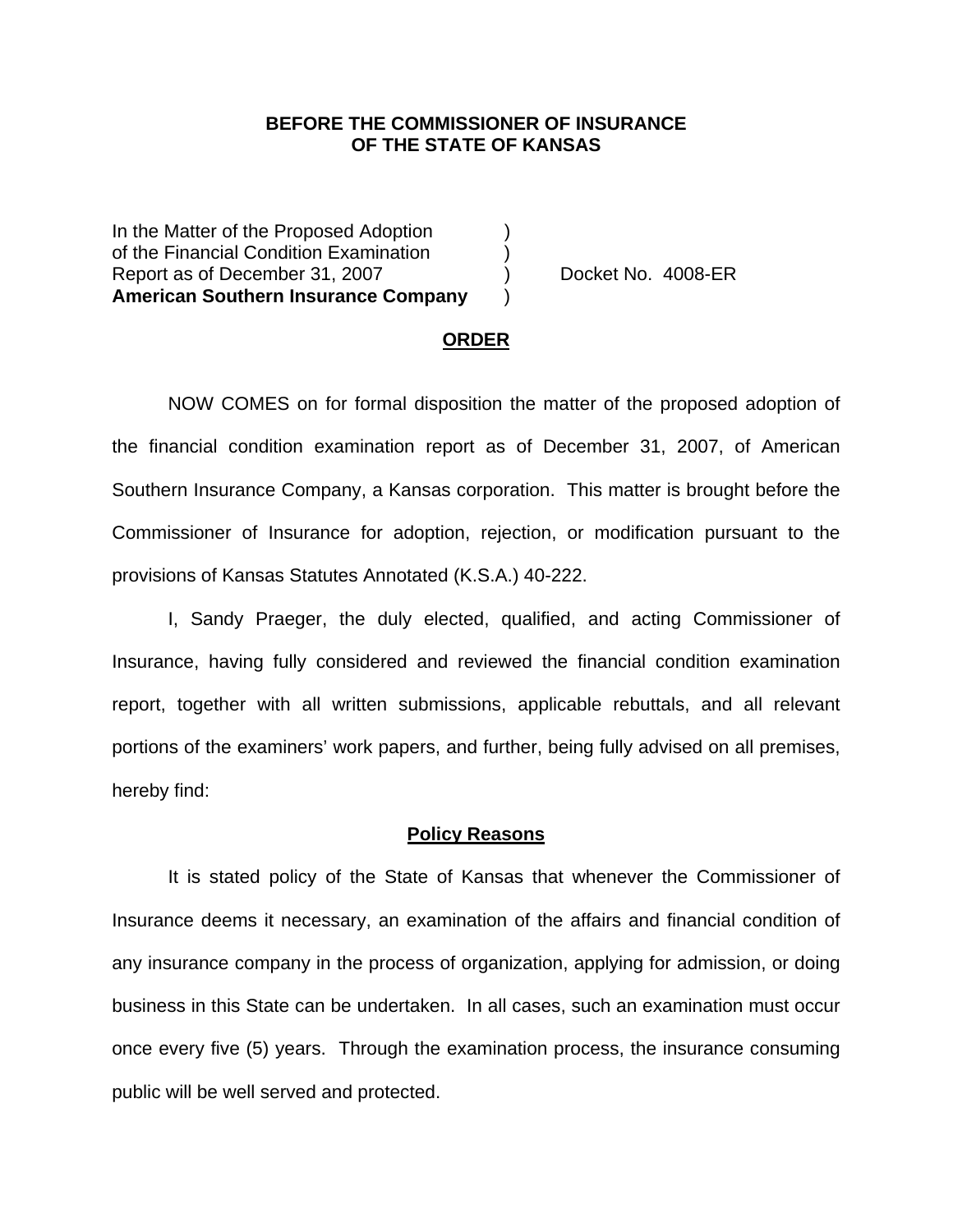### **Findings of Fact**

 1. The Commissioner of Insurance has jurisdiction over this matter pursuant to K.S.A. 40-222.

 2. An examination of American Southern Insurance Company was undertaken by the Kansas Insurance Department and was completed on May 22, 2009.

 3. The examiner-in-charge tendered and filed with the Kansas Insurance Department a verified written report of the examination within thirty (30) days following completion of the examination, to wit; May 14, 2009.

 4. Following receipt of the verified report, the Kansas Insurance Department transmitted the report to American Southern Insurance Company on June 1, 2009, with a duly executed notice advising the company of its opportunity to prepare and submit to the Kansas Insurance Department a written submission or rebuttal with respect to any and all matters contained in the report. American Southern Insurance Company was further advised that any written submission or rebuttal needed to be filed with the Kansas Insurance Department no later than thirty (30) days after receipt of the verified report.

 5. American Southern Insurance Company filed a written acceptance of the verified report on June 3, 2009.

6. Based upon the written submission tendered by American Southern Insurance Company, the company took no exceptions to matters contained in the verified report.

 7. Within thirty (30) days of the end of the time period allowed for written submission or rebuttal, the Commissioner of Insurance fully reviewed the report,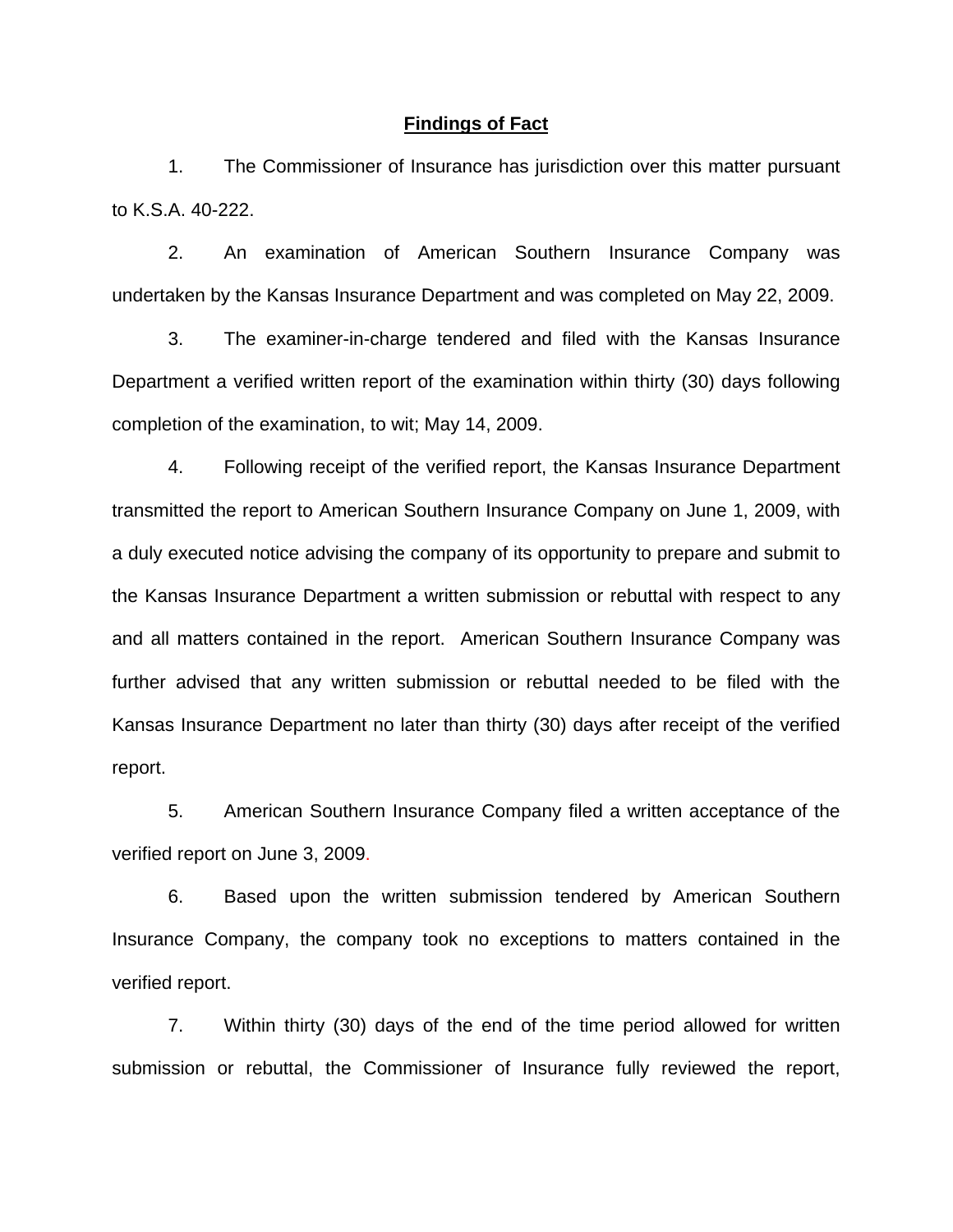together with all written submissions and rebuttals provided by American Southern Insurance Company. The Commissioner of Insurance further reviewed all relevant workpapers.

 8. No other written submissions or rebuttals were submitted by American Southern Insurance Company.

# **Conclusion of Law**

9. K.S.A. 40-222(k)(2) provides:

"Within 30 days of the end of the period allowed for the receipt of written submissions or rebuttals, the commissioner shall fully consider and review the report, together with any written submissions or rebuttals and any relevant portions of the examiners workpapers and enter an order:

- (A) Adopting the examination report as filed or with modification or corrections. If the examination report reveals that the company is operating in violation of any law, regulation or prior order of the commissioner, the commissioner may order the company to take any action the commissioner considers necessary and appropriate to cure such violations; or
- (B) rejecting the examination report with directions to the examiners to reopen the examination for purposes of obtaining additional data, documentation or information, and refiling pursuant to subsection (k); or
- (C) call and conduct a fact-finding hearing in accordance with K.S.A. 40- 281 and amendments thereto for purposes of obtaining additional documentation, data, information and testimony."
- 10. Based upon the Finding of Fact enumerated in paragraphs #1 through #8

above, the financial condition examination report as of December 31, 2007, of American

Southern Insurance Company should be adopted.

# **IT IS THEREFORE, BY THE COMMISSIONER OF INSURANCE, ORDERED THAT:**

1. The financial condition examination report as of December 31, 2007, of

American Southern Insurance Company, hereby is adopted.